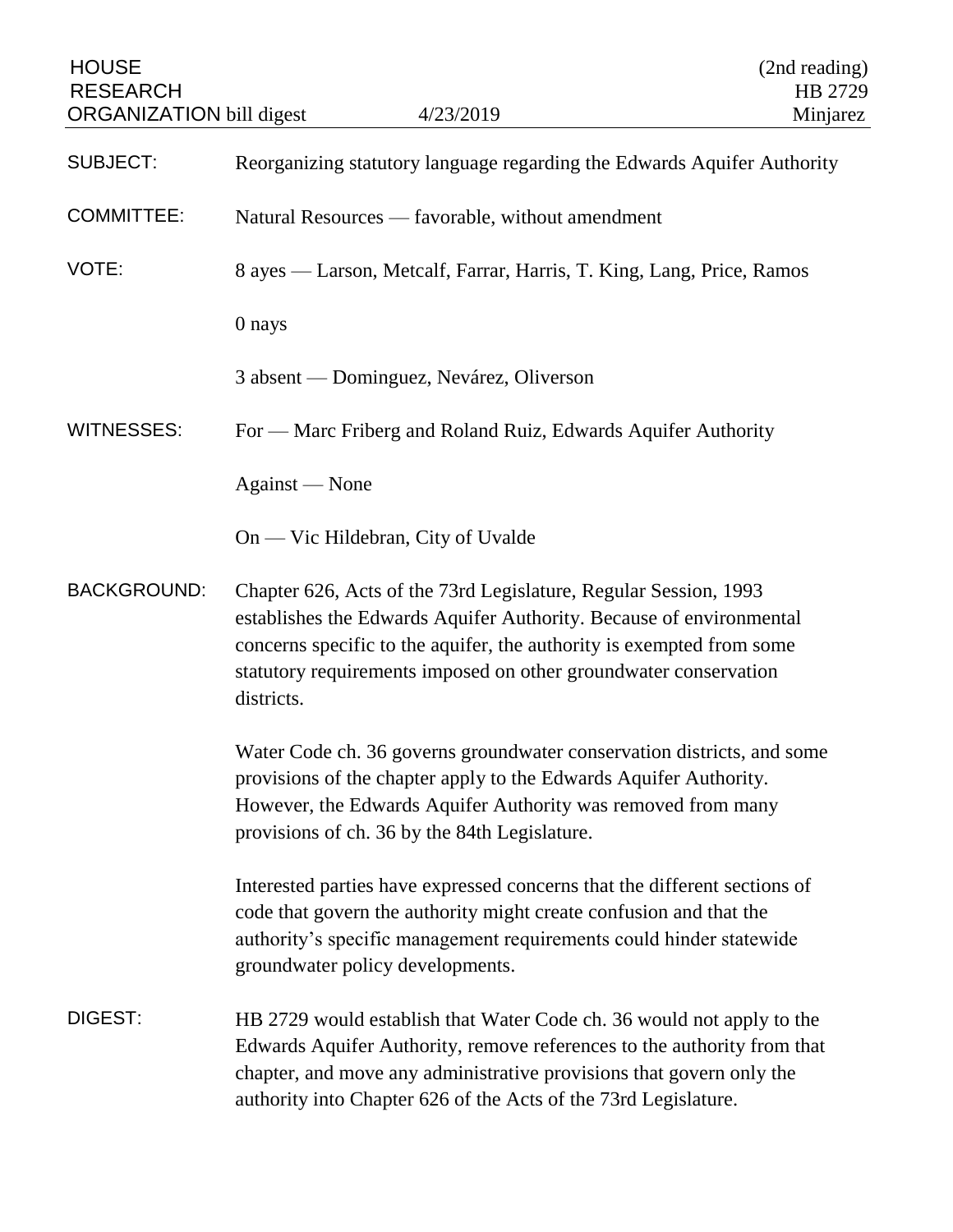## HB 2729 House Research Organization page 2

The bill would allow the authority to enforce, within its boundaries, the laws governing water well drillers in Occupations Code ch. 1901 and related rules adopted by the Texas Commission of Licensing and Regulation. The authority could require the well drillers' logs that are required under that chapter to be kept and furnished to the Texas Department of Licensing and Regulation.

HB 2729 would require the authority's board of directors to return certified copies of the findings and conclusions of an appeal on a permit or permit amendment decision no later than 20 days after it received a request for them. The bill also would establish that a timely motion for rehearing would be a prerequisite to a suit against the authority challenging a decision in a contested hearing. A suit challenging such a decision would have to be filed by the 60th day after the decision became final.

The bill would eliminate provisions relating to a critical period management plan.

HB 2729 would allow the authority to impose fees to recover certain administrative costs. Such fees could not exceed unreasonably the administrative costs.

The bill would adopt definitions for abandoned wells and deteriorated wells, under which an abandoned well would be one that was not in use and a deteriorated well would be one whose condition would cause or would be likely to cause pollution of any water in the state, including groundwater.

If the owner or lessee on land on which an abandoned, open, uncovered, or deteriorated well was located failed or refused to close, cap, or plug the well, the authority or its authorized representative could enter the land and cap the well safely and securely. Reasonable expenses incurred in this process would constitute a lien on the land on which the well was located.